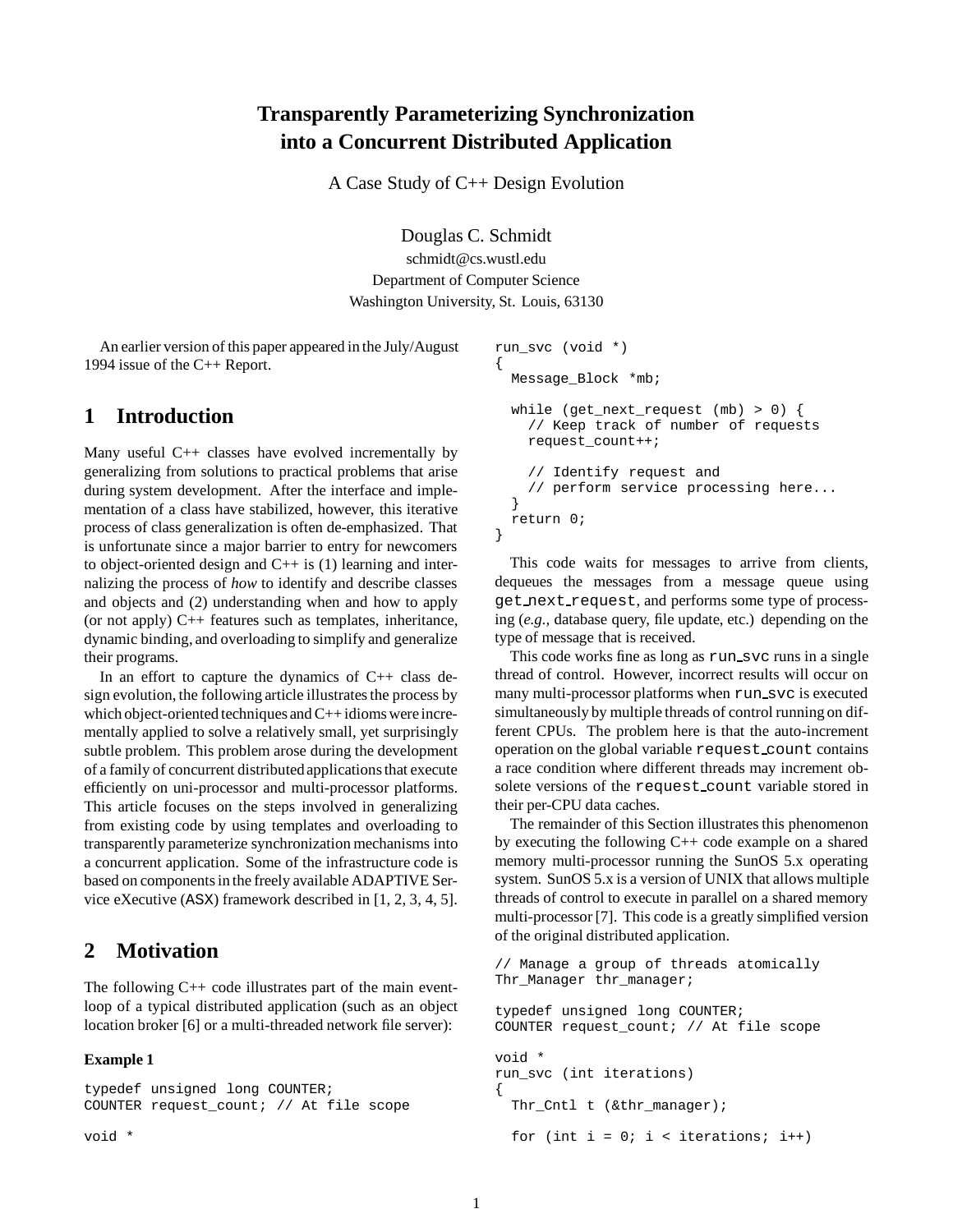```
request_count++; // Count # of requests
  return t.exit ((void *) i);
}
int
main (int argc, char *argv[])
{
  int n_threads =
    \arg c > 1 ? atoi (\arg v[1]) : 4;int n_iterations =
    \text{argc} > 2 ? atoi (\text{argv}[2]) : 1000000;
  // Divide iterations evenly among threads
  int iterations = n_iterations / n_threads;
  // Spawn off N threads to run in parallel
  thr_manager.spawn_n (n_threads, &run_svc,
                       (void *) iterations,
                   THR_BOUND | THR_SUSPENDED);
  // Start executing all the threads together
  thr_manager.resume_all ();
  // Wait for all the threads to exit
  thr_manager.wait ();
  cout << n_iterations << " = iterations\n"
       << request_count << " = request_count"
       << endl;
  return 0;
}
```
Thr Manager is a class from the ASX framework. It contains a set of mechanisms for managing groups of threads that collaborate to implement collective actions (such as a pool of threads that render different portions of a large image in parallel). The  $Thr_M$ anager:: spawn n method creates  $n$  new threads of control. In the SunOS implementation of Thr Manager, the spawn n method calls the thr create thread library routine to create a new thread. In this example, each newly created thread will execute the function run svc, which iterates  $\frac{n \text{ } iterations}{n + h \text{ } mod n}$ times. Each thread is spawned using the THR BOUND and THR SUSPENDED flags. THR BOUND indicates to the SunOS thread run-time library that each thread may run in parallel on a separate CPU in a multi-processor system. The THR SUSPENDED flag creates each thread in the "suspended" state, which ensures that all threads are completely initialized before starting the tests with Thr Manager::resume all.

The Thr Manager::wait method blocks the execution of the main thread until all the threads that are running run svc have exited. When all the other threads have exited, the main thread prints out the total number of iterations and the final value of request count.

Compiling this code into an executable a.out file and running it on 1 thread for 10,000,000 iterations produces the following:

% a.out 1 10000000  $10000000 =$  iterations 10000000 = request\_count However, when executed on 4 threads for 10,000,000 iterations on a 4 CPU machine, the program prints:

```
% a.out 4 10000000
10000000 = iterations
5000000 = \text{request\_count}
```
Clearly, something is wrong since the value of the global variable request count is only one-half the total number of iterations! The problem here is that auto-increments on variable request count are not being serialized properly. In particular, run svc will produce incorrect results when executed in parallel on shared memory multi-processor platforms that do not provide *strong sequential order* cache consistency models. To enhance performance, many shared memory multi-processors employ "weakly-ordered" cache consistency semantics. For example, the SPARC V.8 and V.9 multi-processor family provides both *total store order* and *partial store order* memory cache consistency semantics. With total store order semantics, reading a variable that is being accessed by threads on different CPUs may not be serialized with simultaneous writes to the same variable by threads on other CPUs. Likewise, with partial store order semantics, writes may also not be serialized with other writes. In either case, expressions that require more than a single load and store of a memory location (such as  $f \circ \circ f + o \circ f$  i  $=$   $\dot{1}$  – 10) may produce inconsistent results due to cache latencies across CPUs. To ensure that reads and writes of variables shared between threads are updated correctly, programmers must manually enforce the order that changes to these variables become globally visible.

A common technique for enforcing a strong sequential order on a *total store order* or *partial store order* shared memory multi-processor is to protect the increment of the request count variable by using some type of synchronization mechanism, such as a *mutex* (short for "mutual exclusion") [8]. Mutexes are used to protect the integrity of a shared resource that may be accessed concurrently by multiple threads of control. A mutex serializes the execution of multiple threads by defining a critical section where only one thread executes its code at a time.

One of the simplest and most efficient types of mutual exclusion mechanisms is a non-recursive mutex (this and other types of mutexes are discussed further in Section 4). SunOS 5.x implements non-recursive mutexes via the mutex\_t data type and its corresponding mutex\_lock and mutex unlock functions. On SunOS 5.x, a thread may enter a critical section by invoking the mutex lock function on a mutex\_t variable. A call to this function will block until the thread that currently owns the lock has left the critical section. To leave a critical section, a thread invokes the mutex\_unlock function on the same mutex\_t variable. Calling mutex unlock enables another thread that is blocked on the mutex to enter the critical section.

On SunOS 5.x, operations on mutex variables are implemented via adaptive spin-locks that ensure mutual exclusion by using an atomic hardware instruction. An adaptive spinlock operates by polling a designated memory location using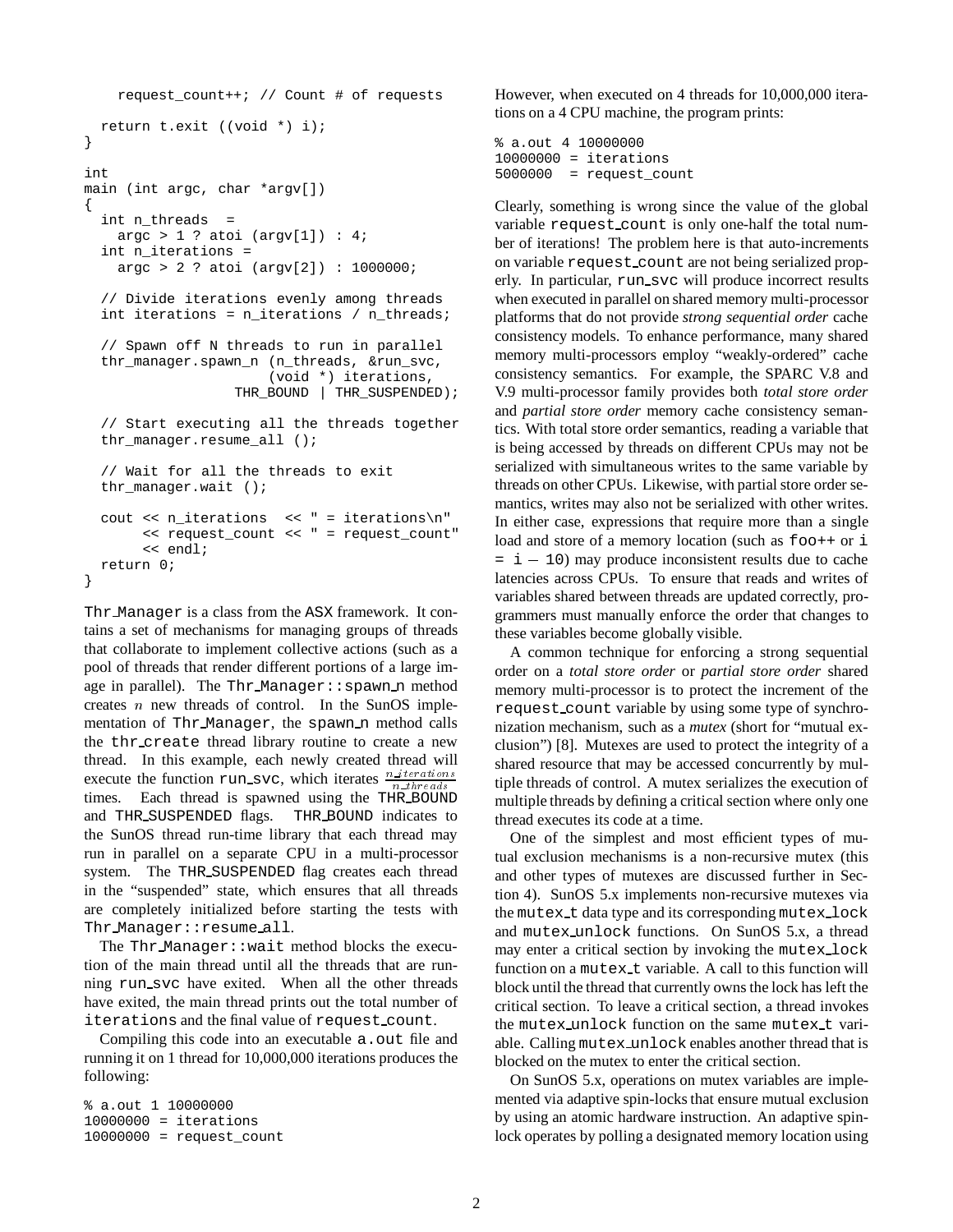the atomic hardware instruction until (1) the value at this location is changed by the thread that currently owns the lock (signifying that the lock has been released by the previous owner and may now be acquired) or (2) the thread that is holding the lock goes to sleep (at which point the thread that is spinningalso goes to sleep to avoid needless polling). On a multi-processor, the system overhead incurred by a spin-lock is relatively minor since polling affects only the local CPU cache of the thread that is spinning. A spin-lock is a simple and efficient synchronization mechanism for certain types of short-lived resource contention such as auto-incrementing the global request count variable illustrated in the example above.

The following code illustrates how SunOS mutex variables may be used to solve the auto-increment serialization problem we observed earlier with request count:

#### **Example 2**

```
typedef unsigned long COUNTER;
COUNTER request_count; // At file scope
mutex_t m; // mutex protecting request_count
           // initialized to zero...
void *
run_svc (void *)
{
  Thr_Cntl t (&thr_manager);
  for (int i = 0; i < iterations; i++) {
   mutex_lock (&m);
    request_count++; // Count # of requests
    mutex_unlock (&m);
  }
  return t.exit ((void *) i);
}
```
Although it solves the original synchronization problem, this approach is somewhat inelegant and error-prone since (1) it mixes C functions with  $C++$  objects, (2) it leaves open the possibility that the programmer will forget to initialize the mutex variable,<sup>1</sup> or (3) forget to call mutex unlock, and (4) it requires obtrusive changes to the code (in a larger system, managing these types of changes becomes a serious maintenance headache...).

## **3 C++ Solutions**

C++ offers a number of language features that may be employed to solve the serialization problem more elegantly. This section illustrates a progression of C++ solutions, each one building upon insights from prior design iterations. As you read the examples, you might consider the point at which you would be satisfied with the solution and not contemplate any further enhancements.

## **3.1 An Initial C++ Solution**

A somewhat more elegant solution to the original problem is to encapsulate the existing SunOS mutex t operations with a C++ wrapper, as follows:

```
class Mutex
{
public:
  Mutex (void) {
    mutex_init (&this->lock, USYNC_THREAD, 0);
  }
  ˜Mutex (void) {
    mutex_destroy (&this->lock);
  }
  int acquire (void) {
    return mutex_lock (&this->lock);
  }
  int release (void) {
    return mutex_unlock (&this->lock);
  }
private:
  // SunOS 5.x serialization mechanism
  mutex_t lock;
};
```
One advantage of defining a  $C_{++}$  wrapper interface to mutual exclusion mechanisms is that our code now becomes more portable across OS platforms. For example, the following code is an implementation of the Mutex class interface based on mechanisms in the Windows NT WIN32 API [9]:

```
class Mutex
{
public:
  Mutex (void) {
    InitializeCriticalSection (&this->lock);
  }
  ˜Mutex (void) {
    DeleteCriticalSection (&this->lock);
  }
  int acquire (void) {
    EnterCriticalSection (&this->lock);
    return 0;
  }
  int release (void) {
    LeaveCriticalSection (&this->lock);
    return 0;
  }
private:
  // Win32 serialization mechanism
  CRITICAL_SECTION lock;
};
```
The use of the Mutex  $C_{++}$  wrapper class cleans up the original code somewhat and ensures that initialization occurs automatically when a Mutex object is defined, as shown in the code fragment below:

#### **Example 3**

```
typedef unsigned long COUNTER;
COUNTER request_count; // At file scope
```
 $1$ In SunOS 5.x, a zero'd mutex\_t variable is considered to be implicitly initialized. However, other systems (such as Windows NT) do not make these guarantees, and all synchronization objects must be initialized explicitly.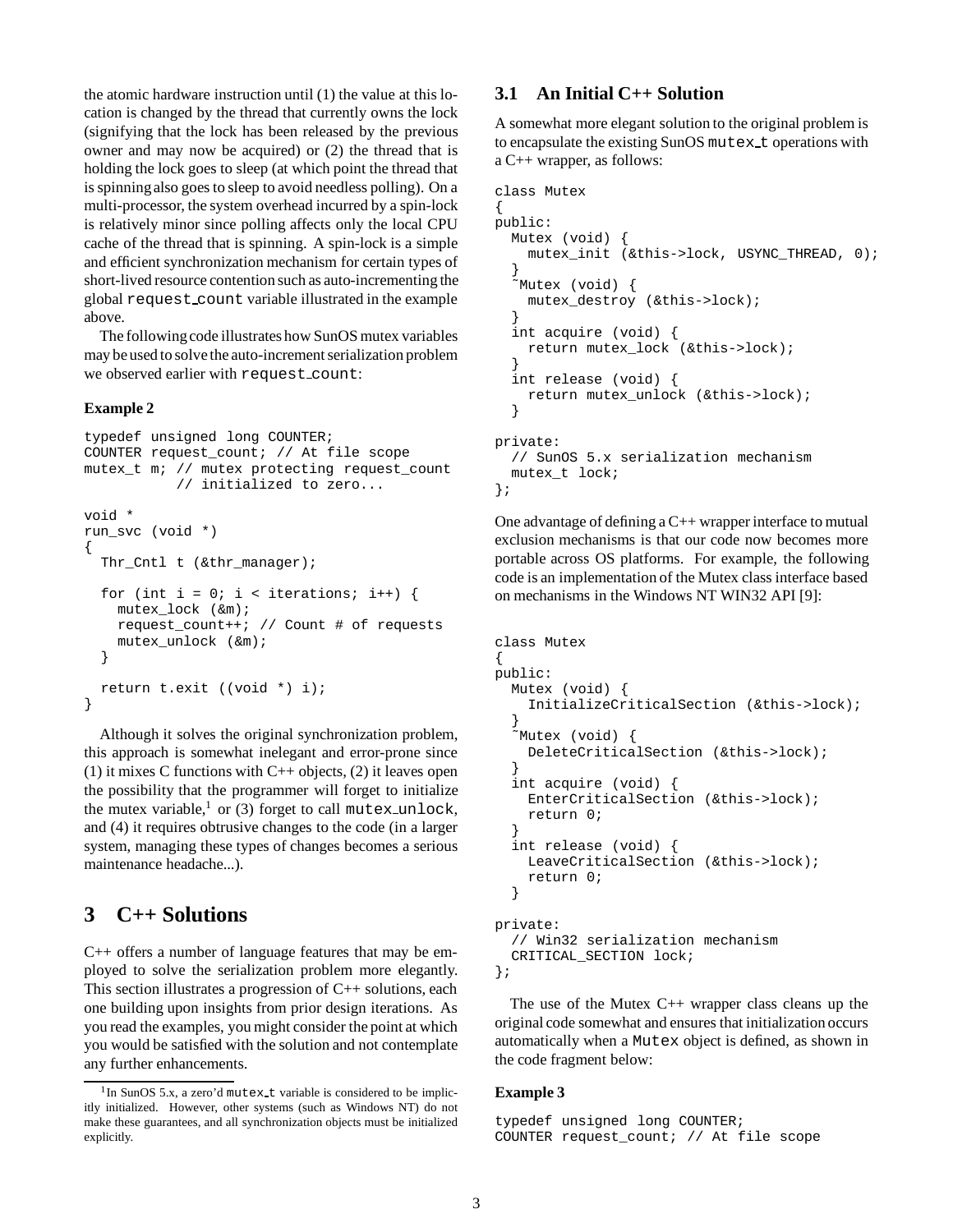```
Mutex m; // mutex protecting request_count
void *
run_svc (void *)
{
  Thr_Cntl t (&thr_manager);
  for (int i = 0; i < iterations; i++) {
   m.acquire ();
    request_count++; // Count # of requests
    m.release ();
  }
  return t.exit ((void *) i);
}
```
However, the C++ wrapper approach does not solve the problem of forgetting to release the mutex (which still requires manual intervention by programmers) and it still requires obtrusive changes to the original source code.

## **3.2 Another C++ Solution**

A straight-forward way to ensure the lock will be released is to leverage off the semantics of C++ class constructors and destructors to automate the acquisition and release of a mutex by supplying the following helper class for class Mutex:

```
class Guard
{
public:
  Guard (Mutex &m): lock (m) {
    this->lock.acquire ();
  }
   ˜Guard (void) {
    this->lock.release ();
  }
private:
 Mutex &lock;
}
```
The Guard class defines a "block" of code over which a Mutex is acquired and then automatically released when the block is exited. It employs a  $C_{++}$  idiom (described in [10]) that uses the constructor of a Guard class to acquire the lock on the Mutex object automatically when an object of the class is created. Likewise, the Guard class destructor automatically unlocks the Mutex object when the object goes out of scope. By defining the lock data member as a reference to a Mutex object, we avoid the overhead of creating and destroying an underlying SunOS mutex t variable every time the constructor and destructor of a Guard are executed.

By making a slight change to the code, we now guarantee that a Mutex is automatically acquired and released:

#### **Example 4**

```
void *
run_svc (void *)
{
  Thr_Cntl t (&thr_manager);
  for (int i = 0; i < iterations; i++) {
```

```
{
      // Automatically acquire the mutex
      Guard monitor (m);
      request_count++;
      // Automatically release the mutex
    }
    // Remainder of service processing omitted
  }
 return t.exit ((void *) i);
}
```
However, this solution still has not fixed the problem with obtrusive changes to the code. Moreover, adding the extra '{' and '}' curly brace delimiter block around the Guard is inelegant and error-prone since a maintenance programmer might misunderstand the importance of the curly braces and remove them, yielding the following erroneous code:

```
for (int i = 0; i < iterations; i++) {
 Guard monitor (m);
 request_count++;
  // Remainder of service processing omitted
}
```
Unfortunately, this "curly-brace elision" has the side-effect of eliminating all concurrent execution within the system by serializing the main event-loop. Therefore, if computations may execute in parallel within that section of code, they will be serialized unnecessarily.

## **3.3 Yet Another C++ Solution**

To solve the remaining problems in a transparent, unobtrusive, and efficient manner requires the use of two additional C++ features: parameterized types and operator overloading. We may use these features to provide a template class called Atomic Op, a portion of which is shown below:

```
template <class TYPE>
class Atomic_Op
{
public:
  Atomic_Op (void) \{ this ->count = 0; \}Atomic_Op (TYPE c) \{ this ->count = c; \}TYPE operator++ (void) {
    Guard m (this->lock);
    return ++this->count;
  }
  TYPE operator== (const TYPE i) {
    Guard m (this->lock);
    return this->count == i;
  }
  void operator= (const Atomic_Op &ao) {
    // Check for identify to avoid deadlock!
    if (this != \&ao) {
      Guard m (this->lock);
      this->count = ao.count;
    }
  }
  operator TYPE () {
    Guard m (this->lock);
    return this->count;
  }
```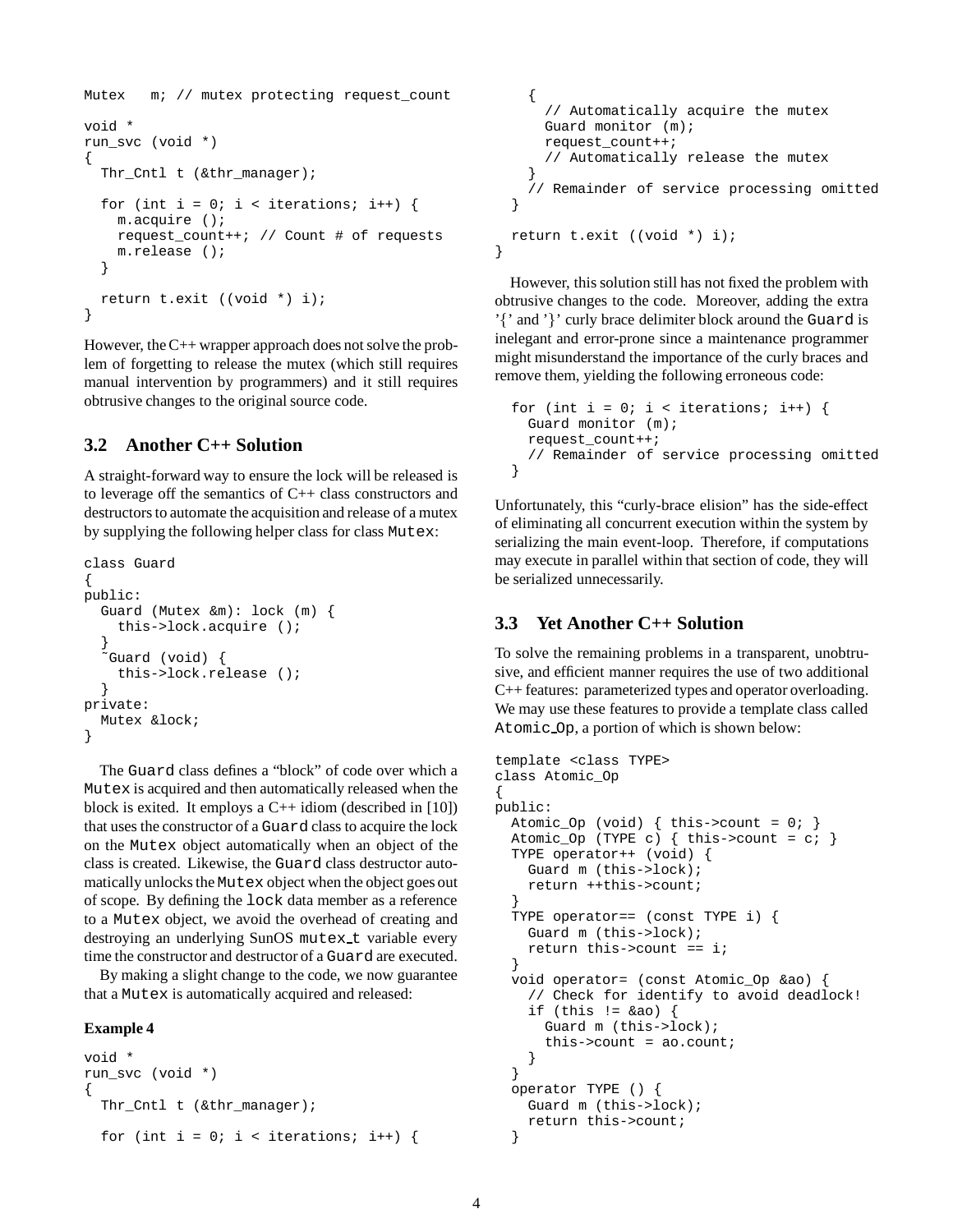```
// Other arithmetic operations omitted...
private:
 Mutex lock;
  TYPE count;
};
```
The Atomic Op class transparently redefines the normal arithmetic operations (such as  $++$ ,  $--$ ,  $+=$ , etc.) on builtin data types to make these operations work atomically. In general, any class that defines the basic arithmetic operators will work with the Atomic Op class due to the "deferred instantiation" semantics of C++ templates.

Since the Atomic Op class uses the mutual exclusion features of the Mutex class, arithmetic operations on objects of instantiated Atomic Op classes now work *correctly* on a multi-processor. Moreover, C++ features such as templates and operator overloading allow this technique to work *transparently* on a multi-processor. In addition, all the method operations in Atomic Op are defined as inline functions. Therefore, a highly optimizing  $C++$  compiler should be able to generate code that ensures the run-time performance of this approach is no greater than using the mutex lock and mutex unlock function calls directly.

Using the Atomic Op class, we can now write the following code, which is almost identical to the original nonthread safe code (in fact, only the typedef of COUNTER has changed):

### **Example 5**

typedef Atomic\_Op <unsigned long> COUNTER; COUNTER request\_count; // At file scope void \* run\_svc (void \*) { Thr\_Cntl t (&thr\_manager); for (int i = 0; i < iterations; i++) { // Actually calls Atomic\_Op::operator++() request\_count++; } return t.exit ((void \*) i); }

By combining the C++ constructor/destructor idiom for acquiring and releasing the Mutex automatically, together with the use of templates and overloading, we have produced a simple, yet expressive parameterized class abstraction that operates correctly and atomically on an infinite family of types that require atomic operations. For example, to provide the same thread-safe functionality for other arithmetic types we simply instantiate new objects of the Atomic Op template class as follows:

```
Atomic_Op <double> atomic_double;
Atomic_Op <Complex> atomic_complex;
```
# **4 Extending Atomic Op by Parameterizing the Type of Mutual Exclusion Mechanism**

Although the design of the Atomic Op and Guard classes described above yielded correct and transparently threadsafe programs, there is still room for improvement. In particular, note that the type of the Mutex data member is hard-coded into the Atomic Op class. Since templates are available in C++, this design decision represents an unnecessary restriction that is easily overcome by parameterizing Guard and adding another type parameter to the template class Atomic Op, as follows:

```
template <class MUTEX>
class Guard
{
// Basically the same as before...
private:
 MUTEX &lock; // new data member change
};
template <class MUTEX, class TYPE>
class Atomic_Op
{
  TYPE operator++ (void) {
    Guard<MUTEX> m (this->lock);
    return ++this->count;
  }
  \frac{1}{2}...
private:
 TYPE count;
 MUTEX lock; // new data member
};
```
Using this new class, we can make the following simple change at the beginning of the file:

typedef Atomic Op <Mutex, unsigned long> COUNTER; COUNTER request\_count; // At file scope

// ... same as before

Before making this change, however, it is worthwhile to analyze the reasons *why* using templates to parameterize the type of mutual exclusion mechanism used by a program is beneficial. After all, just because templates exist does not necessarily make them useful in all circumstances. In fact, parameterizing and generalizing the problem space via templates without clear and sufficient reasons may increase the difficulty of understanding and reusing a class.

One motivation for parameterizing the type of mutual exclusion mechanism is to increase portability across OS platforms. Templates decouple the formal parameter class name "MUTEX" from the actual name of the class used to provide mutual exclusion. This is useful for platforms that already use the symbol Mutex to denote an existing type or function. By using templates, the Atomic Op class source code would not require any changes when porting to such platforms.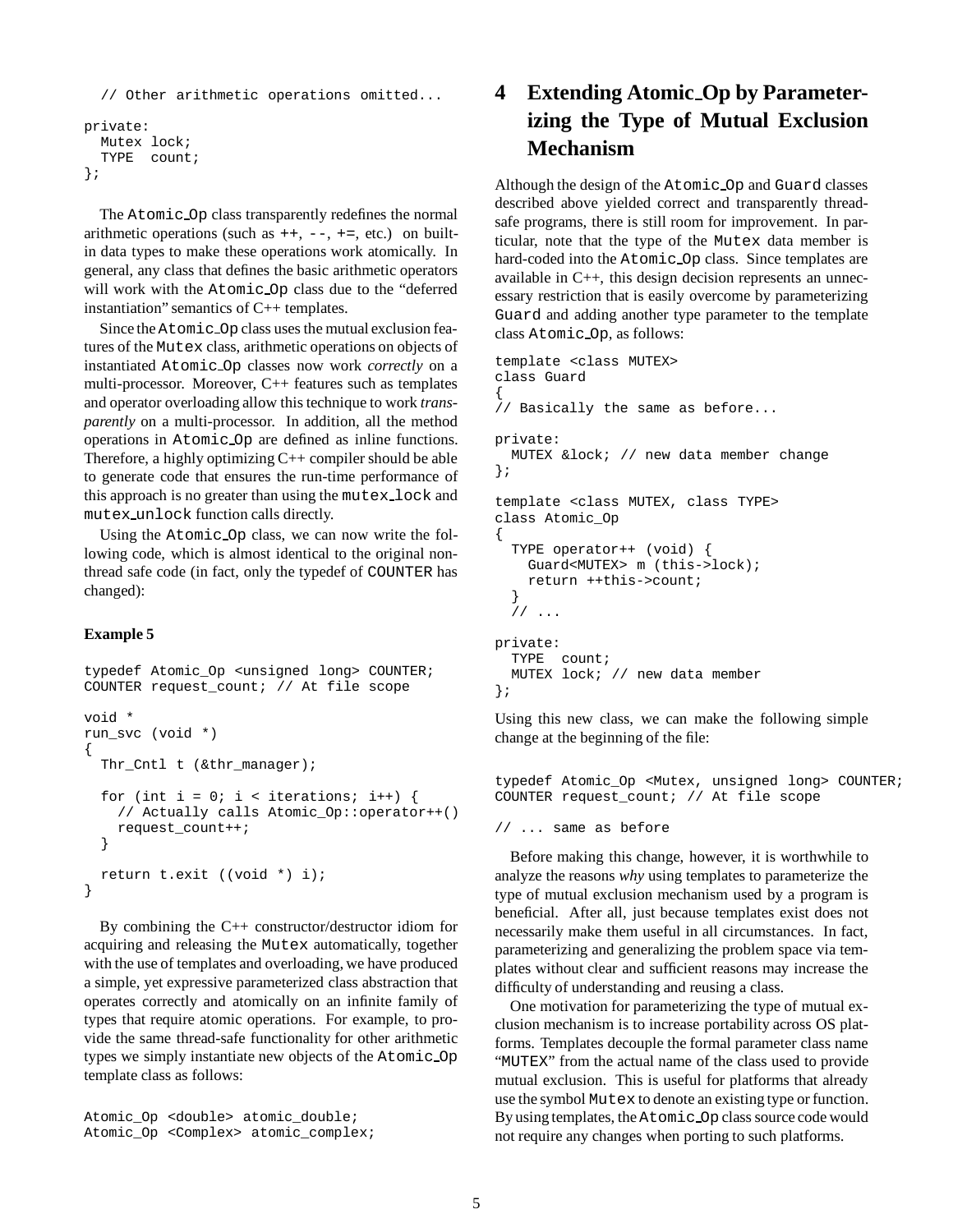However, a more interesting motivation arises from the observation that there are actually several different flavors of mutex semantics one might want to use (either in the same program or across a family of related programs). Each of these mutual exclusion flavors share the same basic protocol (*i.e.,* acquire/release), but they possess different serialization and performance properties. Five flavors of mutual exclusion mechanisms that I have found useful in practice are described below.

 **Non-Recursive Mutexes:** Non-recursive mutexes provide an efficient form of mutual exclusion. They define a critical section in which only a single thread may execute at a time. They are non-recursive since the thread that currently owns a mutex may not reacquire the mutex without releasing it first. Otherwise, deadlock will occur immediately. SunOS 5.x provides support for non-recursive mutexes via its mutex t type. The ASX framework provides the Mutex  $C++$  wrapper shown above to encapsulate the mutex\_t semantics.

 **Readers/Writer Mutexes:** Readers/writer mutexes help to improve performance for situations where an object protected by the mutex is read far more often than it is written. Multiple threads may acquire the mutex simultaneously for reading, but only one thread may acquire the mutex for writing. SunOS 5.x provides support for readers/writer mutexes via its rwlock t type. The ASX framework provides a C++ wrapper called RW\_Mutex that encapsulates the rwlock\_t semantics.

 **Recursive Mutexes:** Recursive mutexes are a simple extension to non-recursive mutexes. A recursive mutex allows calls to acquire to be nested as long as the thread that owns the Mutex is the one that re-acquires it. For example, if an Atomic Op counter is called by multiple nested function calls within the same thread, a recursive mutex will prevent deadlock from occurring.

Recursive mutexes are particularly useful for callbackdriven  $C_{++}$  frameworks [11, 3, 4], where the framework event-loop performs a callback to arbitrary user-defined code. Since the user-defined code may subsequently re-enter framework code via a method entry point, recursive mutexes may be necessary to prevent deadlock from occurring on locks held within the framework during the callback. The mutual exclusion mechanisms in the Windows NT WIN32 subsystem provide recursive mutex semantics.

The following C++ class implements recursive mutexes for SunOS 5.x, whose native mutex mechanisms do not provide recursive mutex semantics:<sup>2</sup>

```
class Recursive_Mutex
{
public:
  // Initialize a recursive mutex.
 Recursive_Mutex (const char *name = 0
                          void *arg = 0);
  // Implicitly release a recursive mutex.
```
˜Recursive\_Mutex (void); // Explicitly release a recursive mutex. int remove (void); // Acquire a recursive mutex (will increment // the nesting level and not deadmutex if // owner of the mutex calls this method more // than once). int acquire (void) const; // Conditionally acquire a recursive mutex // (i.e., won't block). int try\_acquire (void) const; // Releases a recursive mutex (will not // release mutex until nesting level == 0). int release (void) const; thread\_t get\_thread\_id (void); // Return the id of the thread that currently // owns the mutex. int get\_nesting\_level (void); // Return the nesting level of the recursion. // When a thread has acquired the mutex for the<br>// first time, the nesting level == 1. The nesting // first time, the nesting level ==  $1$ . // level is incremented every time the thread // acquires the mutex recursively. private: void set\_nesting\_level (int d); void set\_thread\_id (thread\_t t); Mutex\_nesting\_mutex\_; // Guards the state of the nesting level // and thread id. Condition<Mutex> lock\_available\_; // This is the condition variable that actually // suspends other waiting threads until the // mutex is available. int nesting level ; // Current nesting level of the recursion. thread\_t owner\_id\_; // Current owner of the lock. };

The following code illustrates the implementation of the methods in the Recursive Mutex class:

```
Recursive_Mutex::Recursive_Mutex
  (const char *name, void *\text{arg})
  : nesting_level_ (0),
    owner_id_ (0),
    nesting_mutex (name, arg),
    lock_available_ (nesting_mutex_, name, arg)
{
}
// Acquire a recursive lock (will increment
// the nesting level and not deadlock if
// owner of lock calls method more than once).
int
Recursive_Mutex::acquire (void) const
{
  thread_t t_id = Thread::self();
  Guard<Mutex> mon (nesting_mutex_);
  // If there's no contention, just
  // grab the lock immediately.
 if (nesting_level_ == 0)
    {
      set_thread_id (t_id);
      nesting_level_ = 1;
    }
  // If we already own the lock,
  // then increment the nesting level
```
<sup>&</sup>lt;sup>2</sup>Note that POSIX Pthreads and Win32 provide recursive mutexes in their native thread libraries.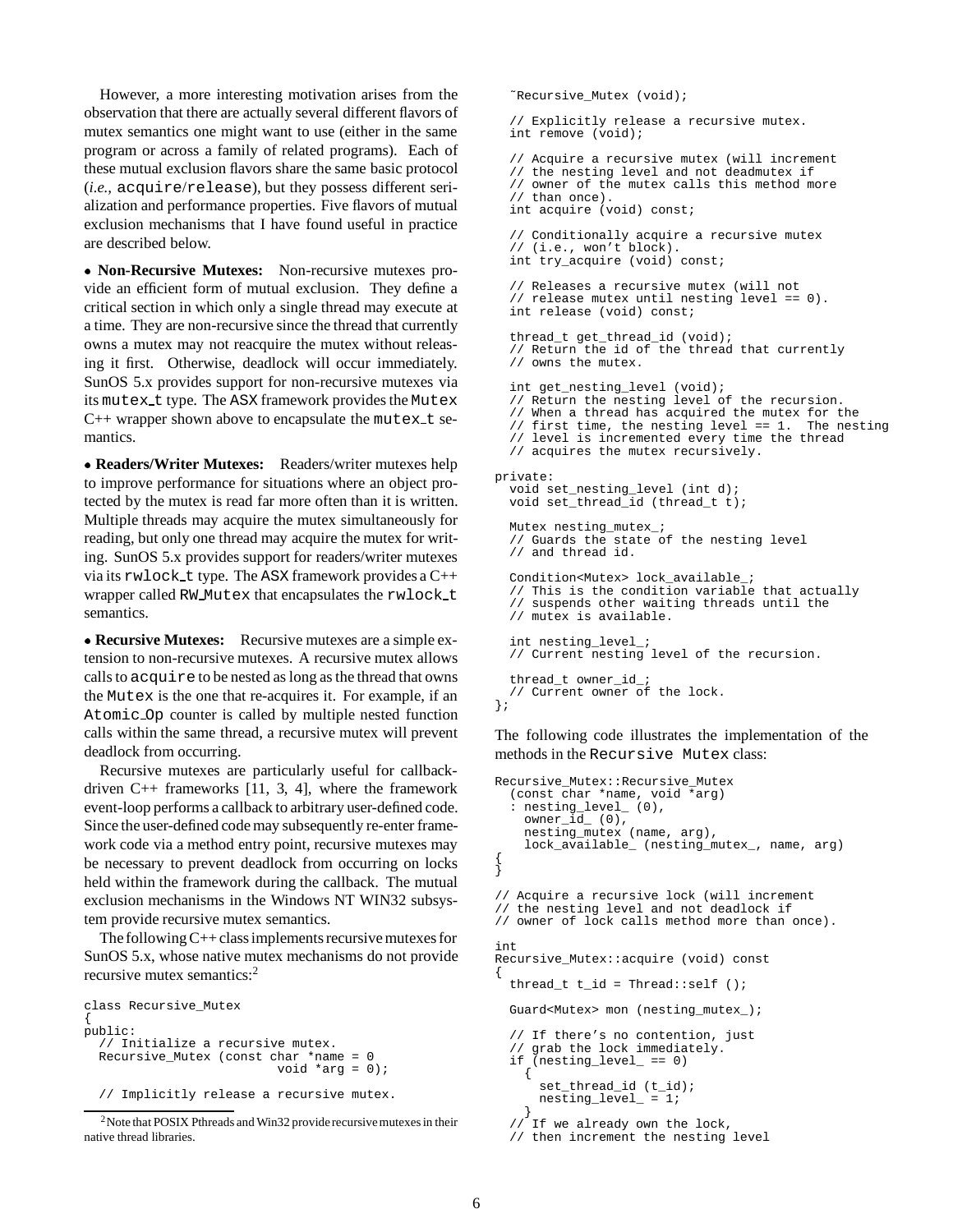```
// and proceed.
  else if (t_id == owner_id)nesting_level_++;
  else
    {
      // Wait until the nesting level has dropped to
      // zero, at which point we can acquire the lock.
      while (nesting_level_ > 0)
        lock_available_.wait ();
      set_thread_id (t_id);
      nesting_level_ = 1;
    }
 return 0;
}
// Releases a recursive lock.
int
Recursive_Mutex::release (void) const
{
  thread_t t_id = Thread::self ();
  // Automatically acquire mutex.
  Guard<Mutex> mon (nesting_mutex_);
  nesting_level_--;
  if (nesting_level_ == 0)
     // Inform waiters that the lock is free.
    lock_available_.signal ();
 return 0;
}
```
 **Intra-Process vs. Inter-Process Mutexes:** To optimize performance, many operating systems provide different mutex mechanisms for serializing (1) threads that execute within the same process (*i.e.,* intra-process serialization) vs. (2) threads that execute in separate processes (*i.e.,* inter-process serialization). For example, in Windows NT, the CriticalSection operations define a mutual exclusion mechanism that is optimized to serialize threads within a single process. In contrast, the Windows NT mutex operations (*e.g.,* CreateMutex) define a more general, though less efficient, mechanism that allows threads in separate processes to serialize their actions. In SunOS 5.x, the USYNC THREAD flag to the mutex init function creates a mutex that is valid only within a single processes, whereas the USYNC PROCESS flag creates a mutex that is valid in multiple processes. By combining  $C_{++}$  wrappers and templates, we can create a highly-portable, platformindependent mutual exclusion class interface that does not impose arbitrary syntactic constraints on our use of different synchronization mechanisms.

 **The Null Mutex:** There are also cases where mutual exclusion is simply not needed (*e.g.,* we may know that a particular program or service will *always* run in a single thread of control and/or will not contend with other threads for access to shared resources). In this case, it is useful to parameterize the Atomic Op class with a "Null Mutex." The Null Mutex class in the ASX framework implements the acquire and release methods as "no-op" inline functions that may be removed completely by a compiler optimizer.

Often, selecting a mutual exclusion mechanism with the appropriate semantics depends on the context in which a class

is being used. For instance, consider the following methods in a C++ search structure container class that maps external identifiers (such as network port numbers) onto internal identifiers (such as pointers to control blocks):

```
template <class EX_ID, class IN_ID, class MUTEX>
class Map_Manager
```

```
{
public:
  int bind (EX_ID ex_id, const IN_ID *in_id) {
    Guard<MUTEX> monitor (this->lock);
    // ...
  }
  int unbind (EX_ID ex_id) {
    Guard<MUTEX> monitor (this->lock);
    // ...
  }
  int find (EX_ID ex_id, IN_ID &in_id) {
    Guard<MUTEX> monitor (this->lock);
    if (this->locate_entry (ex_id, in_id)
      /* ex id is successfully located */return 0;
    else
      return -1;
  }
private:
  MUTEX lock;
  // ...
};
```
One advantage to this approach is that the Mutex lock will be released regardless of which execution path exits a method. For example, this->lock is released properly if either arm of the if/else statement returns from the find method. In addition, this "constructor as resource acquisition" idiom also properly releases the lock if an exception is raised during processing in the definition of the locate entry helper method. The reason for this is that the  $C++$  exception handling mechanism is designed to call all necessary destructors upon exit from a block in which an exception is thrown. Note that had we written the definition of  $f$  ind using explicit calls to acquire and release the Mutex, *i.e.*:

```
int find (EX_ID ex_id, IN_ID &in_id) {
  this->lock.acquire ();
 if (this->locate_entry (ex_id, in_id) {
  /* ex id is successfully located */
    this->lock.release ();
   return 0;
  }
 else {
   this->lock.release ();
   return -1;
  }
}
```
that not only would the find method logic have been more contorted, but there would be no guarantee that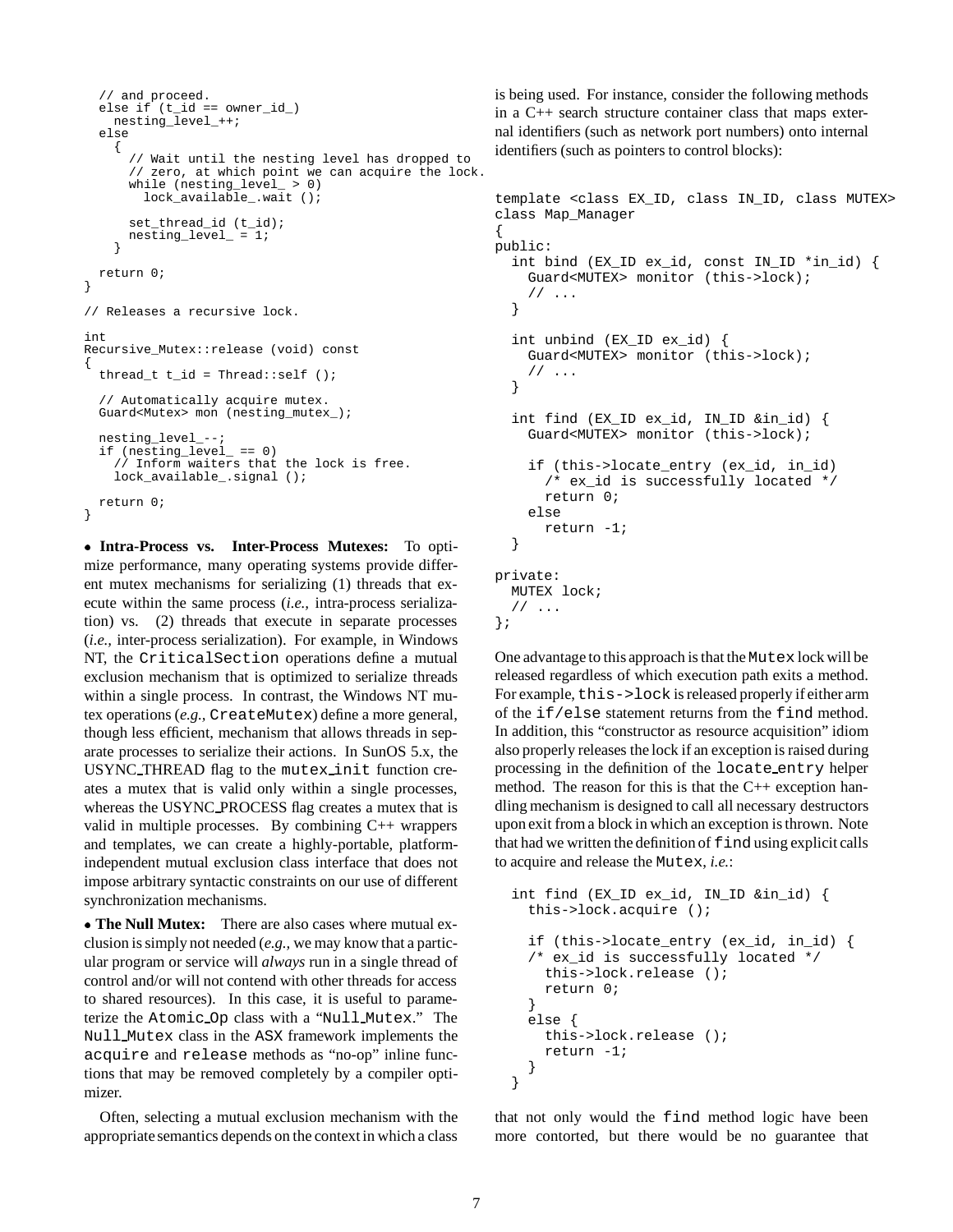this->lock was released if an exception was thrown in the locate entry method.

The type of MUTEX that the Map\_Manager template class is instantiated with depends upon the particular structure of parallelism in the program code when it is used. For example, in some situations it is useful to be able to declare:

```
typedef Map_Manager <Addr, TCB, Mutex>
       MAP_MANAGER;
```
and have all calls to find, bind, and unbind automatically serialized. In other situations, it is useful to turn off synchronization without touching any existing library code by using the Null Mutex class:

```
typedef Map_Manager <Addr, TCB, Null_Mutex>
       MAP_MANAGER;
```
In yet another situation, it may be the case that calls to find are *far* more frequent than bind or unbind. In this case, it may make sense to use the Readers/Writer Mutex:

```
typedef Map_Manager <Addr, TCB, RW_Mutex>
       MAP_MANAGER;
```
By using templates to parameterize the type of locking, little or no application code must change to accommodate new synchronization semantics.

# **5 Discussion**

I frequently encounter several questions when discussing the use of templates in the Atomic Op class. The first is "what is the run-time performance penalty for all the added abstraction?" The second is "aren't you obscuring the synchronization properties of the program by using templates and overloading?" The third question is "instead of templates, why not use inheritance and dynamic binding to emphasize uniform mutex interface and to share common code?" Several of these questions are related and I'll discuss my responses in this section.

The primary reason why templates are used for the Atomic Op class involve efficiency. Once expanded by an optimizing C++ compiler during template instantiation, the additional amount of run-time overhead is minimal. In contrast, inheritance and dynamic binding often incur more overhead at run-time in order to dispatch virtual method calls.

Figure 1 illustrates the performance exhibited by the mutual exclusion techniques used in Examples 2 through 5 above.3 This figure depicts the number of seconds required to process 10 million iterations, divided into 2.5 million iterations per-thread. The test examples were compiled using the -O4 optimization level of the Sun C++ 3.0.1 compiler. Each test was executed 10 times on an otherwise idle 4 CPU



Figure 1: Number of Seconds Required to Process 10,000,000 Iterations

| <b>Example</b> | <i>usecs</i> per operation | Ratio |  |
|----------------|----------------------------|-------|--|
| Ex. 2          | 2.76                       |       |  |
| Ex. 3          | 2.35                       | 0.85  |  |
| Ex. 4          | 4.24                       | 1.54  |  |
| Ex.5           | 3.39                       | 1 29  |  |

Table 1: Serialization Time for Different Examples

Sun SPARCserver 690MP. The results were averaged to reduce the amount of spurious variation (which proved to be insignificant).

Example 2 uses the SunOS mutex\_t functions directly. Example 3 uses the C++ Mutex class wrapper interface. Surprisingly, this implementation consistently performed better than Example 2, which used direct calls to the underlying SunOS mutex functions. Example 4 uses the Guard helper class inside of a nested curly brace block to ensure that the Mutex is automatically released. This version required the most time to execute. Finally, Example 5 uses the Atomic Op template class, which is only slightly less efficient than using the SunOS mutex functions directly. More aggressively optimizing C++ compilers would likely reduce the amount of variation in the results.

Table 1 indicates the number of micro-seconds (*u*secs) incurred by each mutual exclusion operation for Examples 2 through 5. Recall that each iteration requires 2 mutex operations (*i.e.,* one to acquire the lock and one to release the lock). Example 2 is used as the base-line value since it uses the underlying SunOS primitives directly. The third column of Examples 3 through 5 are normalized by dividing their values by Example 2.

An argument I have heard against using templates to parameterize synchronization is that it hides the mutual exclusion semantics of the program. However, whether this is a problem or not depends on how one believes that concurrency and synchronization should be integrated into a program. For class libraries that contain basic building-block components (such as the Map Manager described above), allowing syn-

 $3$ Example 1 is the original erroneous implementation that did not use any mutual exclusion operations. Although it operates extremely efficiently (approximately 0.09 seconds to process 10,000,000 iterations), it produces results that are totally incorrect!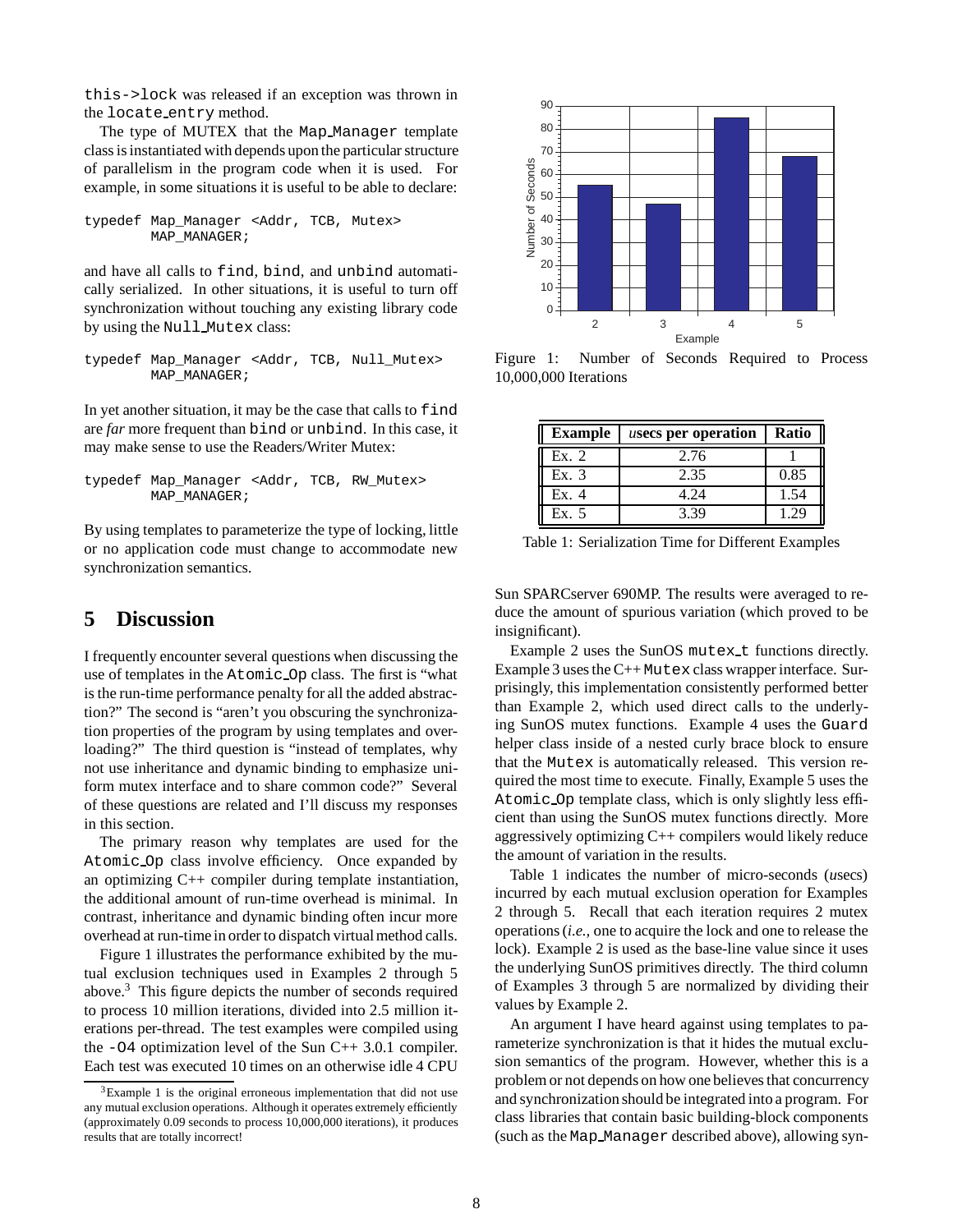chronization semantics to be parameterized is often desirable since this enables developers to *precisely* control and specify the concurrency semantics that they want. The alternatives to this strategy are (1) don't use class libraries if multi-threading is used (which obviously limits functionality), (2) do all the locking outside the library (which may be inefficient or unsafe), or (3) hard-code the locking strategy into the library implementation (which is also inflexible and potentially inefficient). All these alternatives are antithetical to principles of reuse in object-oriented software systems.

An appropriate synchronization strategy for designing a class library depends on several factors. For example, certain library users may welcome simple interfaces that hide concurrency control mechanisms from view. In contrast, other library users may be willing to accept more complicated interfaces in return for additional control and increased efficiency. A layered approach to class library design may be quite useful to satisfy both groups of library users. In such an approach, the lowest layers of the class library would export most or all of the parameterized types as template arguments. The higher layers would provide reasonable default type values and provide an easier-to-use application developer's programming interface.

The new "default template argument" feature recently adopted by the ANSI  $C++$  committee will facilitate the development of class libraries that satisfy both types of library users. This feature allows library developers to specify reasonable default types as arguments to template class and function definitions. For example, the following modification to template class Atomic Op provides it with typical default template arguments:

```
template <class MUTEX = Mutex,
          class TYPE = unsigned long>
class Atomic_Op
{
// Same as before
};
// ...
#if defined (MT_SAFE)
// default is Mutex and unsigned long
Atomic_Op request_count;
#else /* don't serialize */
Atomic_Op<Null_Mutex> request_count;
```
#endif /\* MT\_SAFE \*/

Due to the complexity that arises from incorporating concurrency into applications, I've found the  $C++$  template feature to be quite useful for reducing redundant development effort. However, as with any other language feature, it is possible to misuse templates and needlessly complicate a system's design and implementation. Currently, the heuristic I use to decide when to parameterize based on types is to keep track of when I'm about to duplicate existing code by only modifying the data types it uses. If I can think of another not-too-far-fetched scenario that would require me to make yet a third version that only differs according to the

types involved, I typically generalize my original code to use templates.

# **6 Concluding Remarks**

The example described in this paper was derived from a much larger distributed application that runs on a high-performance shared memory multi-processor. The Atomic Op class and Mutex-related classes are some of the components available in the ADAPTIVE Communication Environment (ACE), which is a freely available object-oriented toolkit designed to simplify the development of distributed applications on shared memory multi-processor platforms [12]. ACE may be obtained via anonymous ftp from ics.uci.edu in the file gnu/C++ wrappers.tar.Z and gnu/C++ wrappers doc.tar.Z. This distributioncontains complete source code and documentation for the C++ components and examples described in this article. Components in ACE have been ported to both UNIX and Windows NT and are currently being used in a number of commercial products includingthe AT&T Q.port ATM signaling software product, the Ericsson EOS family of PBX monitoring applications, and the network management portion of the Motorola Iridium mobile communications system.

# **References**

- [1] D. C. Schmidt, "ACE: an Object-Oriented Framework for Developing Distributed Applications," in *Proceedings of the* 6th *USENIX C++ Technical Conference*, (Cambridge, Massachusetts), USENIX Association, April 1994.
- [2] D. C. Schmidt and P. Stephenson, "An Object-Oriented Framework for Developing Network Server Daemons," in *Proceedings of the*  $2^{nd}$   $C++$  *World Conference*, (Dallas, Texas), SIGS, Oct. 1993.
- [3] D. C. Schmidt, "The Reactor: An Object-Oriented Interface for Event-Driven UNIX I/O Multiplexing (Part 1 of 2)," *C++ Report*, vol. 5, February 1993.
- [4] D. C. Schmidt, "The Object-Oriented Design and Implementation of the Reactor: A C++ Wrapper for UNIX I/O Multiplexing (Part 2 of 2)," *C++ Report*, vol. 5, September 1993.
- [5] D. C. Schmidt, "IPC SAP: An Object-Oriented Interface to Interprocess Communication Services," *C++ Report*, vol. 4, November/December 1992.
- [6] Object Management Group,*The Common Object Request Broker: Architecture and Specification*, 1.2 ed., 1993.
- [7] J. Eykholt, S. Kleiman, S. Barton, R. Faulkner, A. Shivalingiah, M. Smith, D. Stein, J. Voll, M. Weeks, and D. Williams, "Beyond Multiprocessing... Multithreading the SunOS Kernel," in *Proceedingsof the Summer USENIX Conference*,(San Antonio, Texas), June 1992.
- [8] A. D. Birrell, "An Introduction to Programming with Threads," Tech. Rep. SRC-035, Digital Equipment Corporation, January 1989.
- [9] H. Custer, *Inside Windows NT*. Redmond, Washington: Microsoft Press, 1993.
- [10] G. Booch and M. Vilot, "Simplifying the Booch Components," *C++ Report*, vol. 5, June 1993.
- [11] M. A. Linton and P. R. Calder, "The Design and Implementation of InterViews," in *Proceedings of the USENIX C++ Workshop*, November 1987.